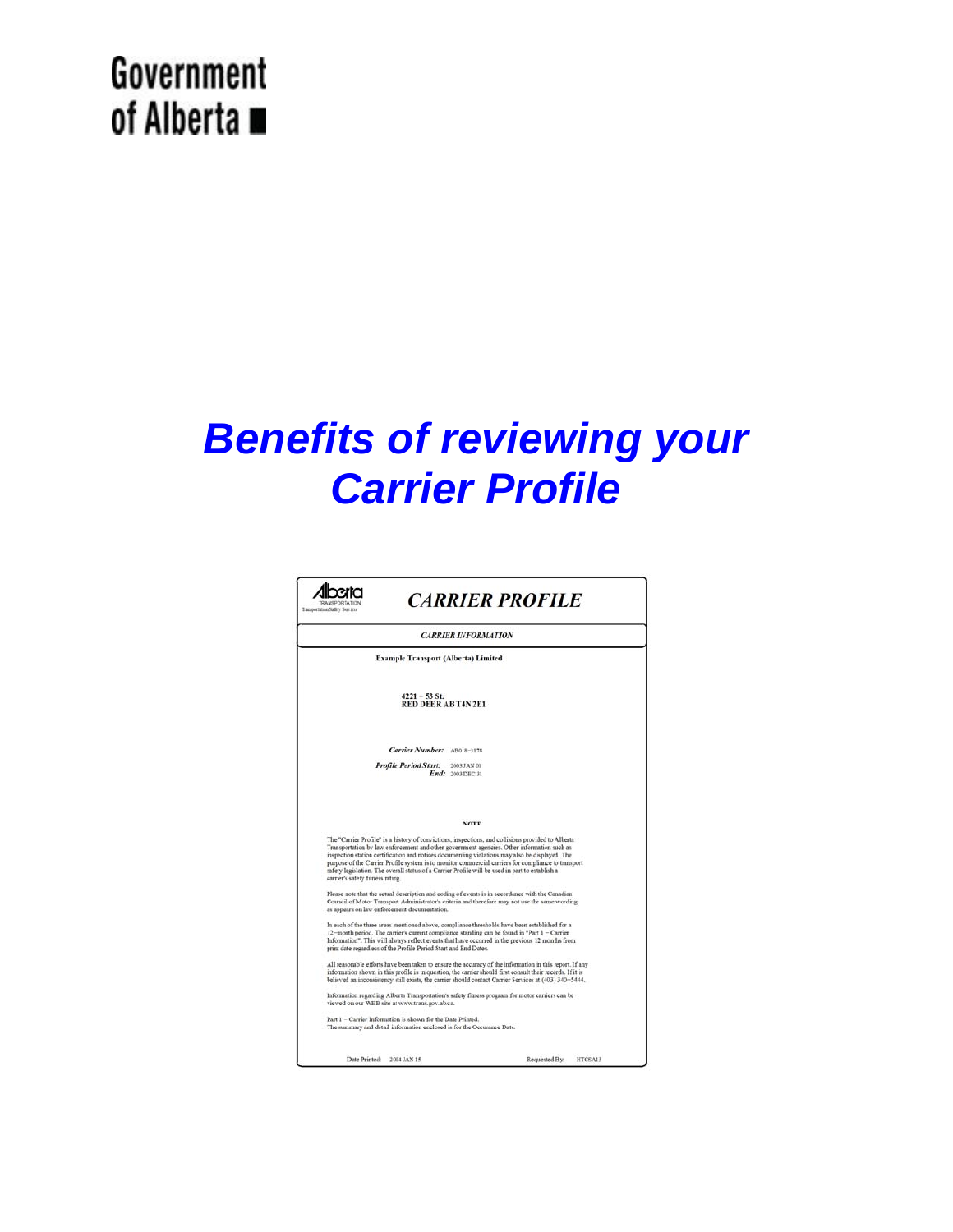## *Table of Contents*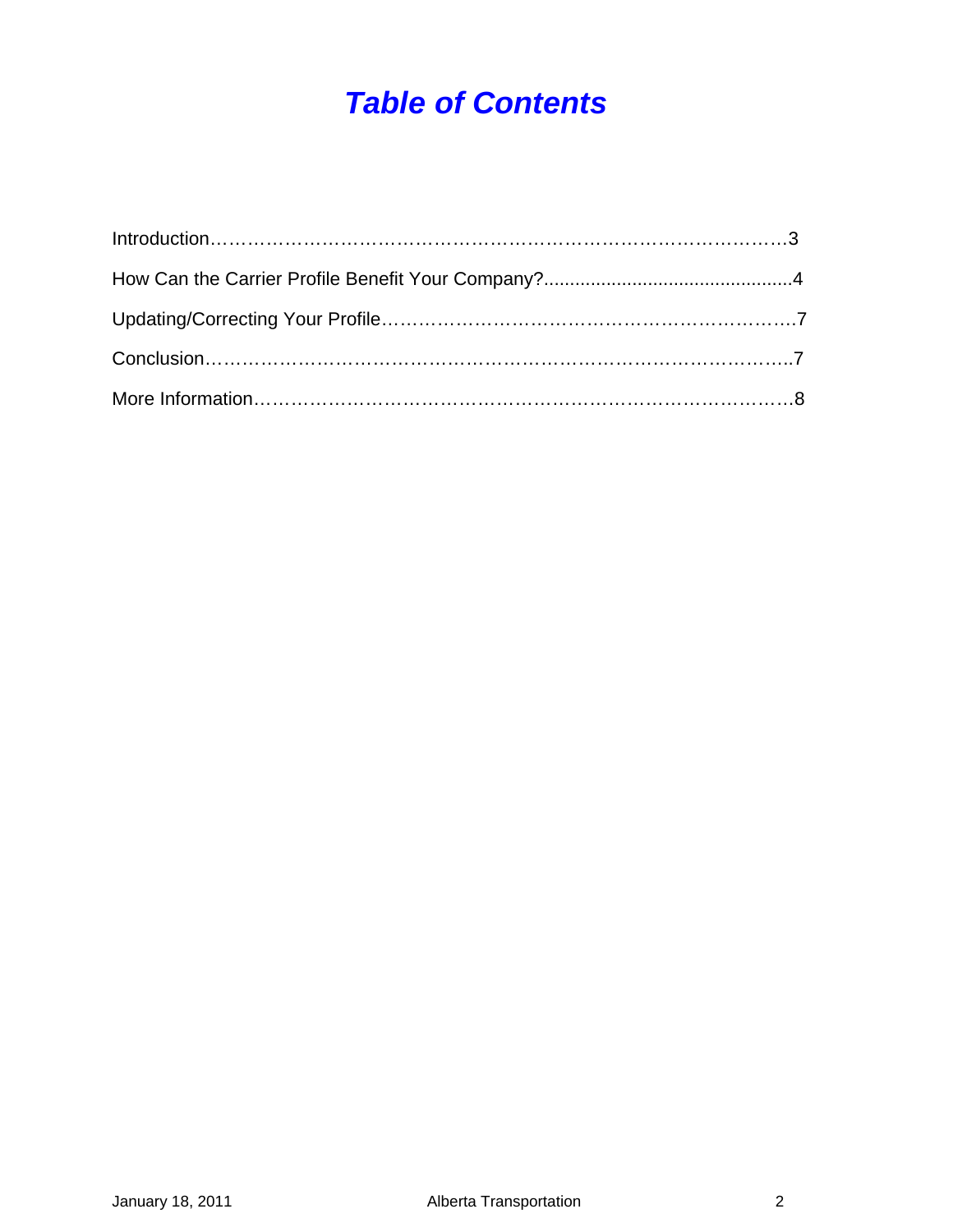The National Safety Code (NSC) for commercial vehicles consists of 16 individual standards. The purpose of the NSC is to reduce the number and severity of collisions involving commercial vehicles. Standard 7 requires all Canadian jurisdictions to maintain a Carrier Profile on those carriers regulated under their NSC program. While the carrier profile is designed to identify high risk carriers to provincial regulators, the profile is also a valuable tool for carriers and may assist them in evaluating the effectiveness of their safety and maintenance programs.

Safety officers and company managers should routinely review their profile, in addition to internally collected information to measure their compliance to safety laws and to meet their due diligence.

It is recommended that you;

- Read the document entitled *"Your Carrier Profile: How To Read it* ", and
- Have a copy of your carrier profile available for reference. If you do not have a copy of your profile a sample copy is available on our website.

To encourage carriers to obtain and review their Carrier Profile, Carrier Services provides two free profiles to each carrier yearly. A fee of \$2 per page + GST is charged there after.

A copy of a Carrier Profile can be requested by:

- The carrier itself:
- An authorized employee of the carrier, or
- If previously authorized in writing, a carrier representative (e.g. a consultant, an insurance company, etc.).

All carriers are encouraged to register and obtain their Carrier Profile via the internet. This will provide you immediate access to your profile during and after normal business hours. To register go to <https://www.trans.gov.ab.ca/TravisWebLogin/redirect.htm>and select "Register".

To make a written request for a copy of your profile complete a Profile Request form and submit it to Carrier Services. Profile Request forms are available from Carrier Services or via the internet at

<http://www.transportation.alberta.ca/Content/doctype276/production/carrproreque.pdf>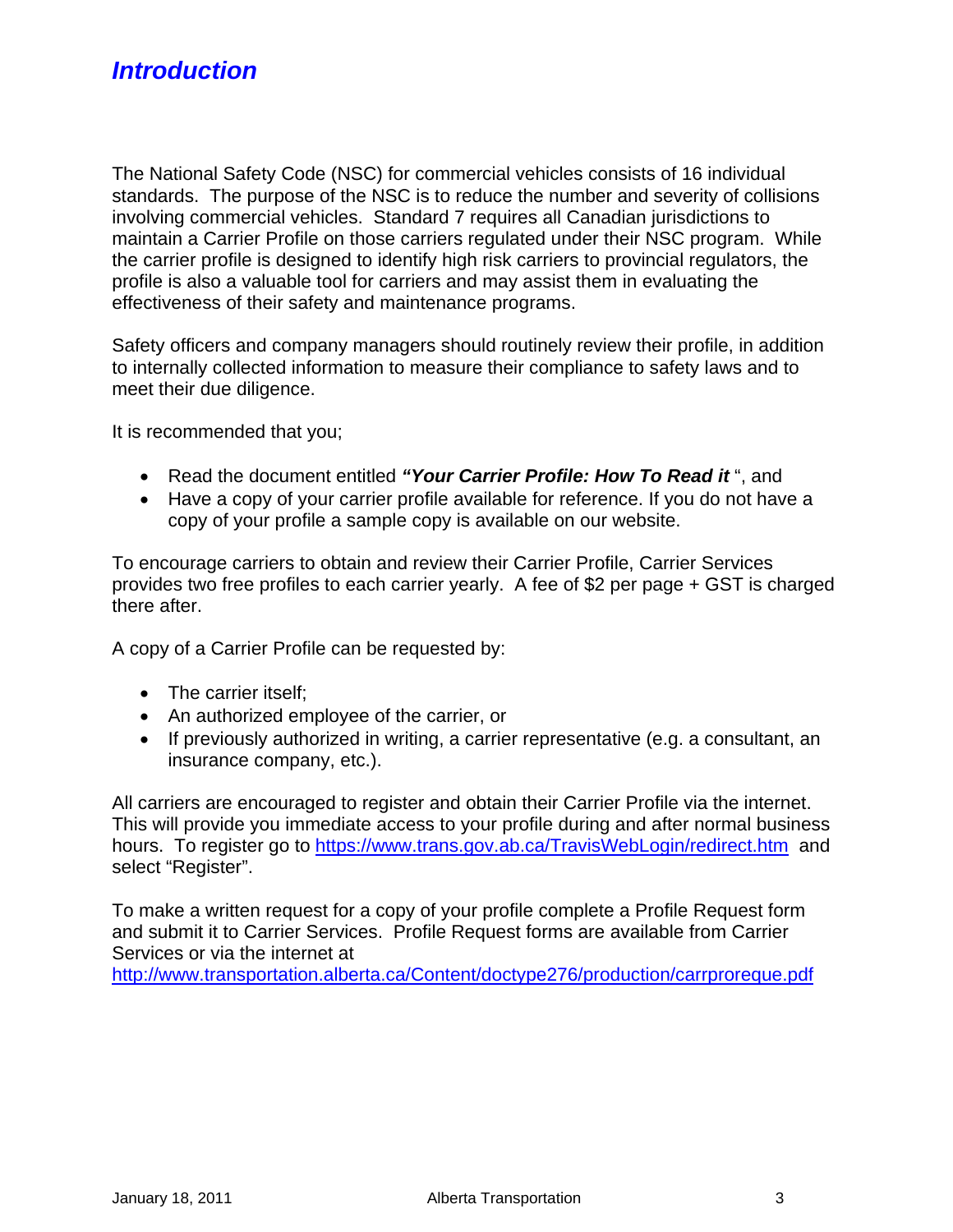### *How Can the Carrier Profile Benefit Your Company?*

The four most important benefits of reviewing your carrier profile are:

- 1. It may reduce future vehicle collisions by identifying safety issues within your operation.
- 2. It may save you money by reducing future fines, maintenance, and insurance costs.
- 3. A good profile will give shippers the confidence they are hiring a safe and responsible carrier.
- 4. It will aid you to continue to maintain an acceptable Safety Fitness Rating under Alberta's National Safety Code Program (NSC). Carriers issued a Conditional rating may not be eligible for safety related permits. If a carrier is issued an Unsatisfactory rating, a carrier may not register or operate an NSC vehicle.

#### **The carrier's safety officer and management staff can use the company's Carrier Profile to answer the following questions.**

Question 1.What is our company's current standing under Alberta's National Safety Code Program?

#### Answer:

Part 1 and Part 6 are valuable pages for a safety officer to review. **Part 1 always provides the carrier's current standing based on the last 12 month period, regardless of the period of time the profile is requested for.**

By reviewing "Part 6- Monitoring Summary", the safety officer can observe the carrier's performance over a period of time and determine what monitoring areas (convictions, CVSA inspections, or collisions) is/are having the greatest contribution to raising their R-Factor score (a lower score represents safer performance). By viewing the R-Factor score data over time the safety officer can see if the company's policies and procedures are having the desired effects.

#### *Note: Carrier Services' monitoring program is designed to identify the 5% of Alberta carriers that represent the greatest risk to the public. If you are on Carrier Services' monitoring report you need to take immediate action to review and address your safety issues.*

If you want more detailed information on your company's compliance, information in "Part 6 – Monitoring Details" breaks down events from Parts 2 (convictions), 3 (CVSA inspections), and 4 (violations) into a number of statistics. This information will allow the reader to see if the out of service defects per inspection (CVSA), total defects per inspection (CVSA), the carrier's CVSA Out of Service rate, number of out of service inspections per vehicle, and collision points per vehicle is dropping, going up, or maintaining a consistent level over time.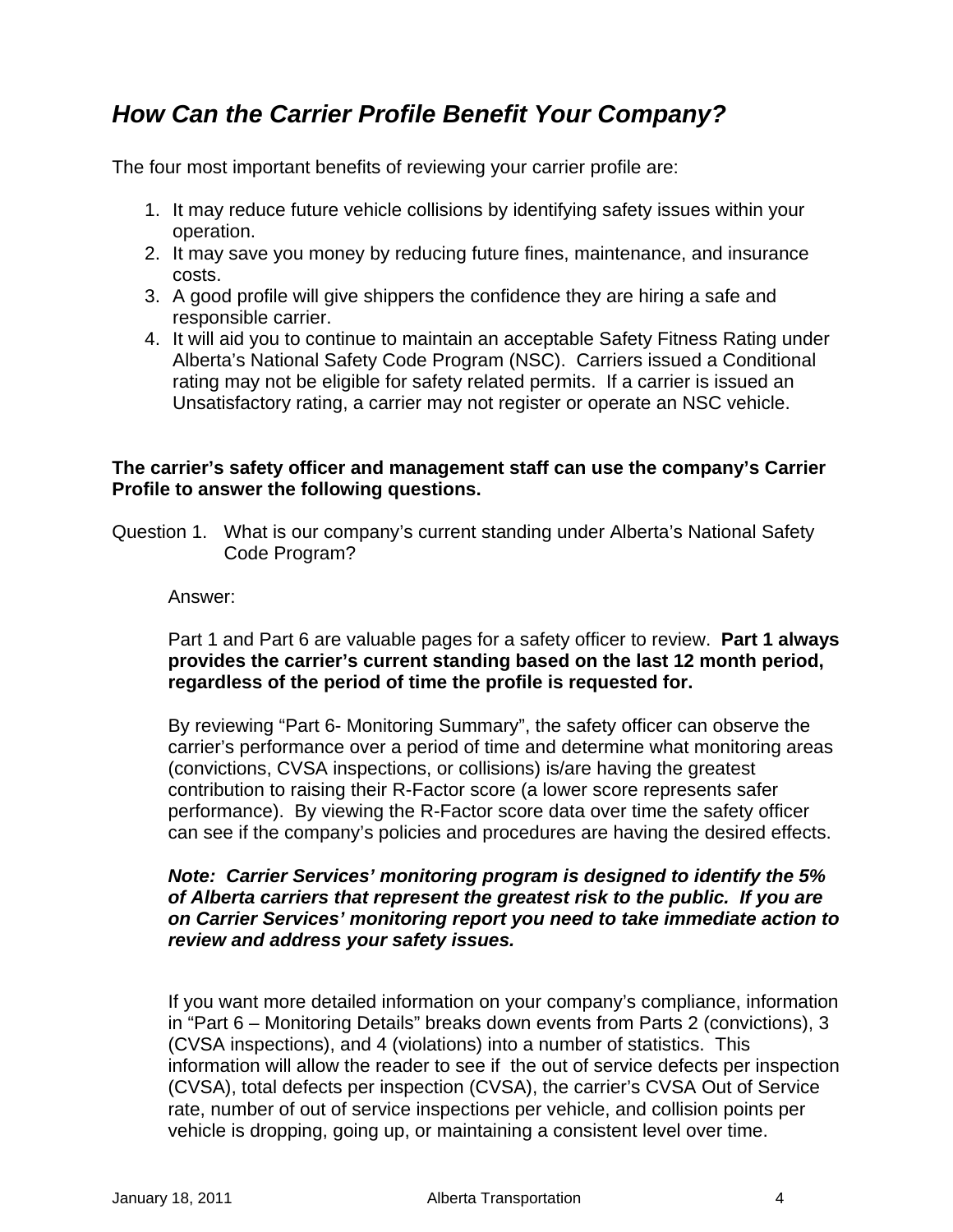*Question 2.* Where is our operation having its greatest transportation safety difficulties?

#### Answer:

To answer this question, the safety officer can review the analysis pages of Parts 2, 3, 4 and 5. Each of these analysis pages divides violations into specific groups, provides the total number of violations for each group, and what percentage of those violations make up the total violations identified. If, upon reviewing the company's profile, the safety officer determined that 85% of the violations and CVSA defects were related to vehicle maintenance and drivers' hours of service violations, this would be a good place for the safety officer to focus attention for future improvement. New policies and internal monitoring programs may be required or existing ones may need to be fully implemented.

Safety officers need to keep in mind that the driver is not necessarily the root cause of why a violation has occurred. A driver's hours of service violation may be the result of an untrained dispatcher. Vehicle equipment issues may be the result of poor maintenance practices by shop personnel. Sometimes, despite the best practices of a driver and other employees, violations occur. The safety officer must take care to investigate each profile event to find the root cause that led to the event occurring, and then take the appropriate remedial action to prevent it from happening again. In addition, the safety officer must consider the number of violations relative to the carrier's operation. If a carrier with a fleet of 100 NSC vehicles has 3 minor violations for equipment on its profile, which represents 75% of total violations, then this would not be considered a significant problem. If the carrier's vehicles are being checked on a regular basis, having a low number of profile events may suggest the company has an effective safety program.

If an area of concern is identified, the safety officer/ management should be asking the following questions:

- 1. Do I have a policy in place addressing this issue(s) and does the staff understand the policy?
- 2. Has staff been adequately trained in the company's policies, procedures and any associated regulations?
- 3. Do I have an internal monitoring program in place to ensure employees are fully implementing the policy?
- 4. What are the consequences for not following the company's policies and transportation safety legislation?
- 5. What are the benefits to staff for following the company's policies and transportation safety legislation? (reward program)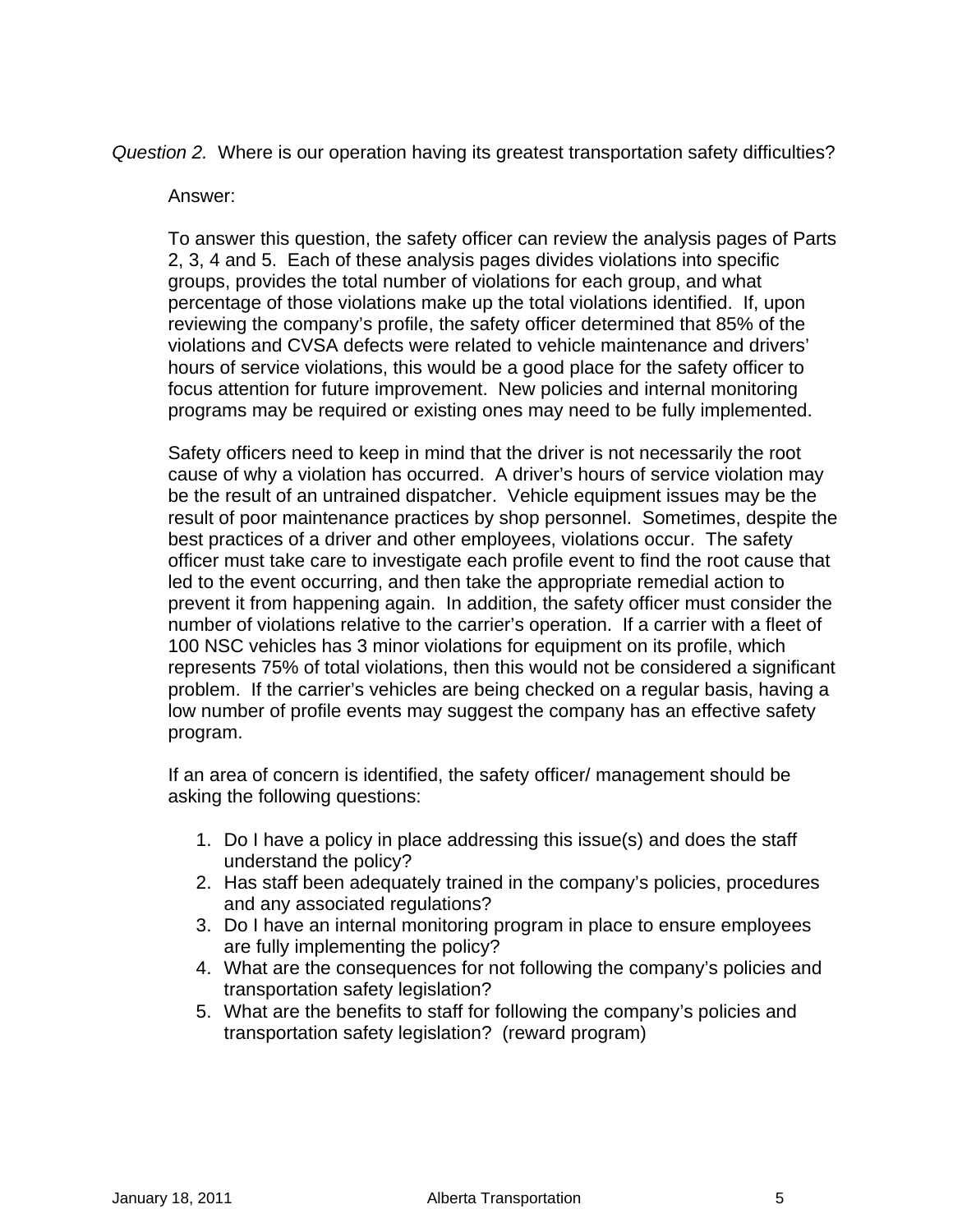*Question 3.* How can I monitor company employees to ensure they are following company policies and reporting violations?

Answer:

Alberta legislation requires every carrier to implement written safety and maintenance plans and the profile can be used to assist you in evaluating their effectiveness. However, an internal monitoring program should also be in place to ensure company policies and procedures are being implemented properly. Company staff should not rely only on enforcement agencies to identify violations and inconsistencies within a carrier's safety program. Parts 1, 2, 3, 4, and 5 of the Carrier Profile summarizes convictions, CVSA inspections, collision information, and violations. This information should be used to supplement information collected internally.

Every plan must contain a policy requiring drivers to report all violations, inspections, and collisions to the carrier. This policy is critical in the management of a company's operation. By reviewing internally collected information and your profile, you can monitor your individual drivers for compliance to this policy. Drivers' names associated with each event can be identified in the Summary and Detail pages of Part 2 (Convictions), Part 4 (Collisions), and Part 5 (Violations). The driver's name is only documented in the Detail page of Part 3 (Collisions). By reviewing and verifying individual employees' performances, the company's safety officer can:

- Verify company policies are being implemented,
- Develop new policies to address safety or compliance issues,
- Provide necessary rewards and discipline as required, and
- Identify training needs of employees

It is critical that the company's safety officer review each violation, CVSA inspection defect, and collision to determine the root cause of why the event occurred. Only by making this evaluation and taking remedial action can you prevent similar events from reoccurring in the future. By reviewing and documenting such action it will also support any future disciplinary action you may have to take with an employee and show the company's due diligence in dealing with its compliance and safety issues.

In addition to using the Carrier Profile to see if employees are following company policy, other internal audit methods must be implemented to ensure compliance. Two good examples of this would be in the areas of driver's hours of service and vehicle trip inspections. Internal monitoring must be implemented to ensure ongoing compliance to company policies. Simply looking for violations on your profile is not sufficient to ensure safety issues are being addressed. For example, the safety officer can go out into the field and:

- 1. Ensure trip inspections are being completed, and
- 2. Re-inspect the vehicles to ensure the driver is conducting a proper inspection according to the training provided.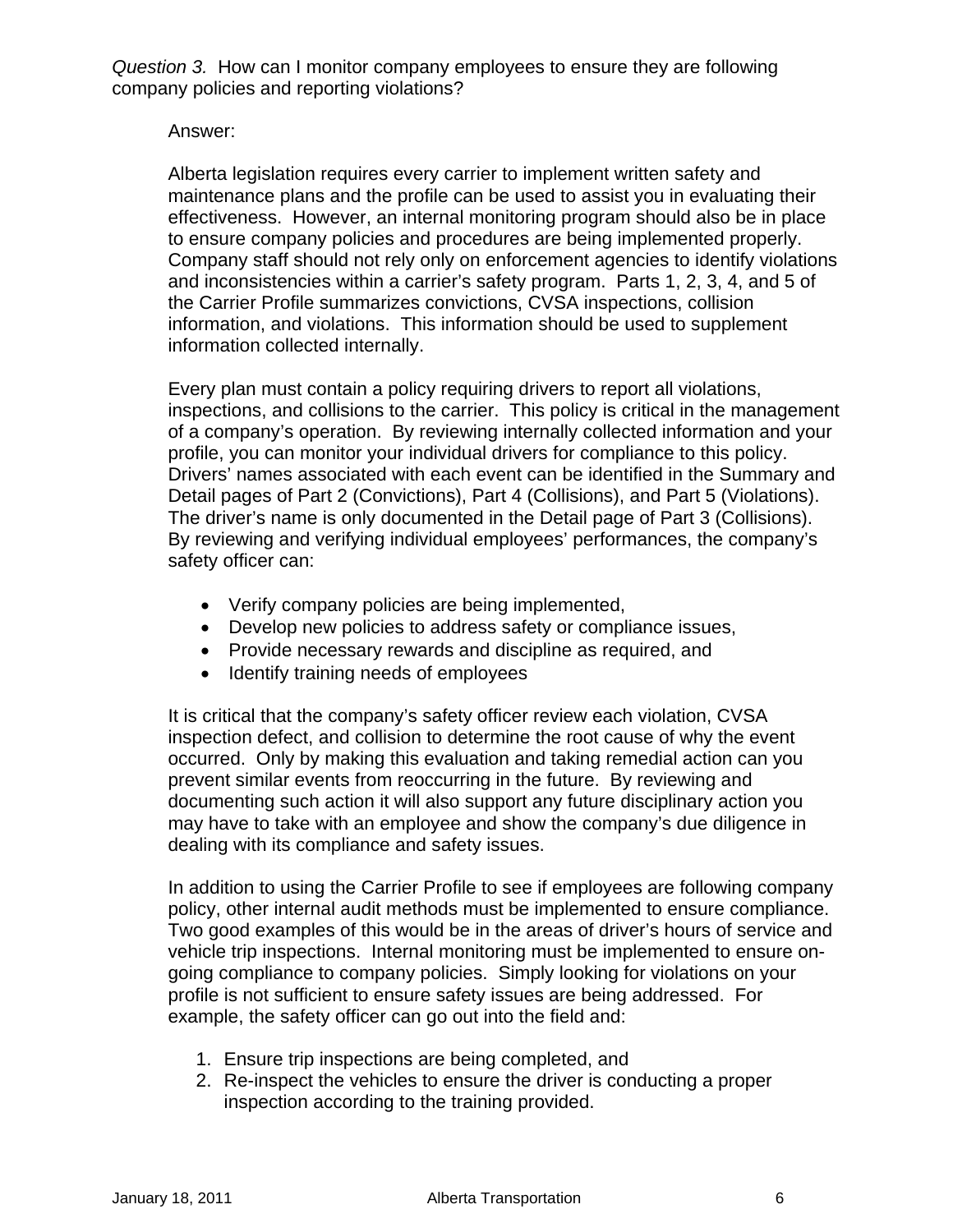With respect to driver's hours of service, reviewing the Carrier Profile for violations is only one method of ensuring company policies are being adhered to. Profile events may also supply the safety officer with time markers to assist in determining if the driver is completing daily logs (log books) accurately. By comparing the time and place of a profile event to the driver's log book, the safety officer may be able to verify driver compliance. Other supporting documents such as fuel receipts, scale weigh tickets, and bills of lading may also be used in the comparison. Once the logs have been reviewed for accuracy, they must then be reviewed for compliance to driving or rest requirements.

## *Updating/Correcting Your Profile*

Every effort has been made to ensure that the information contained in a Carrier Profile is accurate. If after conducting an internal review you believe that an event shown on your profile does not relate to your operation or that information related to the event is inaccurate, please contact:

National Safety Code and Operating Authority Alberta Transportation 401, 4920 – 51 Street Red Deer, AB T4N 6K8 Ph: (403) 340-5430 (toll free in Alberta by first dialing 310-0000) Fax: (403) 340-4806 E-mail: carrier.services@gov.ab.ca

If you have concerns when you receive a traffic violation ticket, a violation document, or a CVSA inspection report from an enforcement officer, you must discuss your concerns with the officer and/or his or her supervisor. The profile information is recorded as submitted to Carrier Services by the enforcement agency or the courts. Only the originating enforcement agency can instruct that a change be made to a record. Carrier Services may not question the merits of a violation or inspection.

## *Conclusion*

Carriers must address their safety issues to meet their due diligence. Failing to do so may result in the carrier committing regulatory violations that result in prosecution or being sued civilly.

An addition, more and more shippers are insisting carriers prove they have effective programs to address their safety issues prior to contracting their services. Carriers may lose contracts for failing to be able to provide their due diligence in addressing safety concerns.